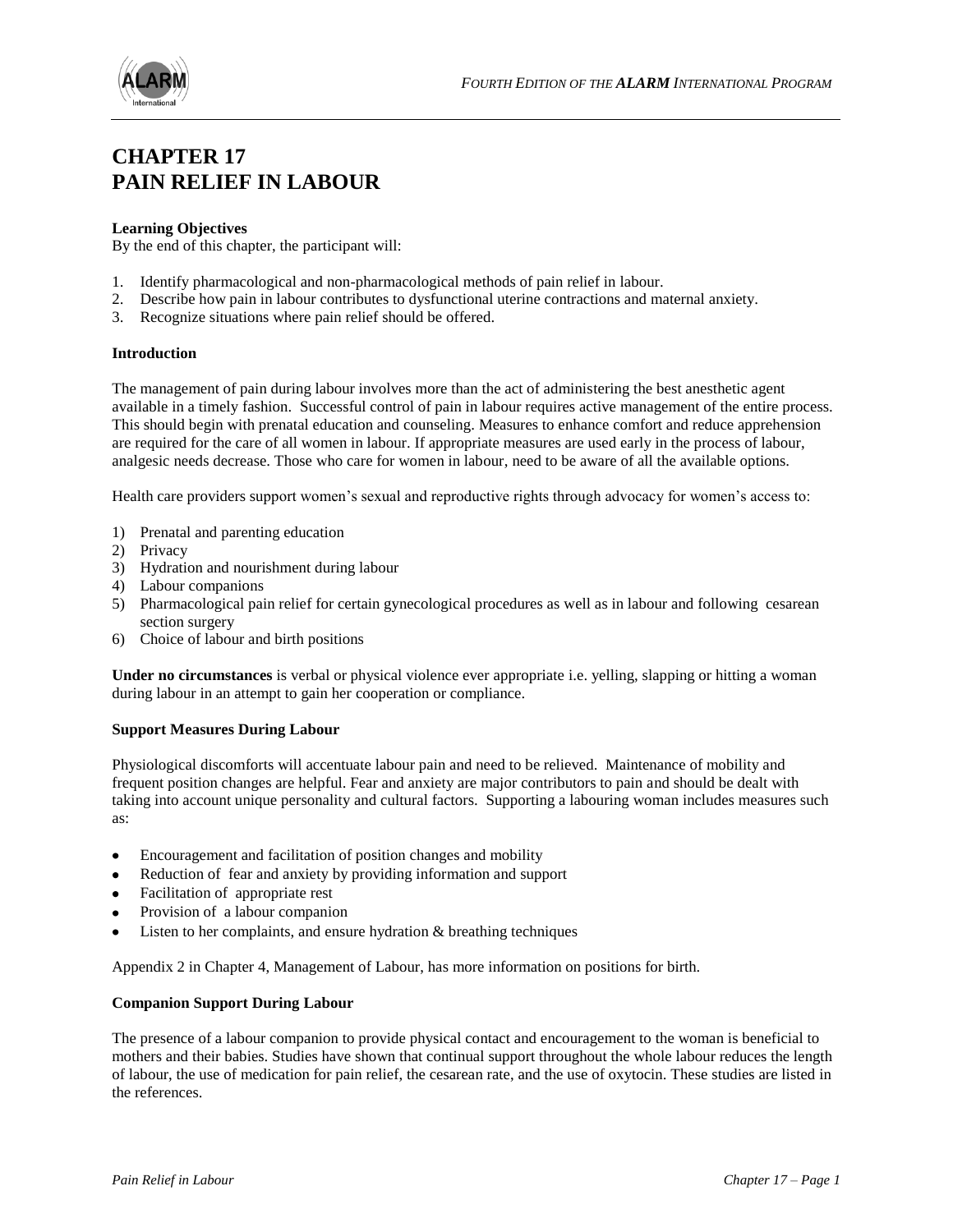



# **Non-Pharmacological Pain Relief**

It must be recognized that non-pharmacological pain relief varies from country to country. The wishes of the woman must be determined to ensure the most comfortable birthing experience.

#### **Techniques that reduce painful stimuli**

- Maternal movement and position change
- Counter-pressure against the woman's sacrum

# **Techniques that activate peripheral sensory receptors**

- Superficial heat and cold
- Immersion in water during labour
- Touch and massage
- Acupuncture and acupressure
- Transcutaneous electrical nerve stimulations
- Intracutaneous injection of sterile water in the sacral area
- Aromatherapy

# **Techniques that enhance descending inhibitory pathways**

- Attention focusing and distraction
- Hypnosis and self-hypnosis
- Music and audio analgesia

# **Pharmacologic Methods—Systemic**

# *When pharmacologic agents are used for pain control in labour, guidelines regarding their safe and effective use should be available for all staff. These guidelines should include the method of action, average and maximum dose, possible maternal and fetal side effects, precautions, and resuscitative measures for each drug.*

#### **Narcotics**

Narcotics are used routinely in many centres. The agent used depends primarily on the health care provider preference. Narcotics may be given intramuscularly or by repetitive intravenous boluses. The intravenous route has the advantage of a rapid effect when needed. Narcotics may be usefully combined with an antiemetic. Administration can be by health care providers or by patient-controlled analgesia pumps.

Narcotics may cause decreased fetal heart rate variability and neonatal respiratory depression. Vigilance is required. Respiratory depression in the newborn may be easily treated with repeated doses of naloxone.

#### **Nitrous oxide**

Entonox is self-administered. Deep inhalation should begin as soon as the woman is aware of the onset of a contraction to allow for maximal benefit. It is often useful for the patient who has coped well until transition and then requires some form of analgesia. It may also be used as an adjunct during other procedures, such as placement of a pudendal block.

#### **Peripheral nerve blocks**

#### *Pudendal nerve block*

This form of analgesia of the perineum can be very useful in the second stage of labour and should be considered when other regional analgesia is not available. Local anesthetic, such as lignocaine with epinephrine, allows administration of larger volumes with greater effectiveness and limits systemic levels in the mother and transfer to the fetus. Pudendal block is especially useful for forceps-assisted operative delivery. The block may be administered via the vagina or via the perineum. Both approaches are easily learned.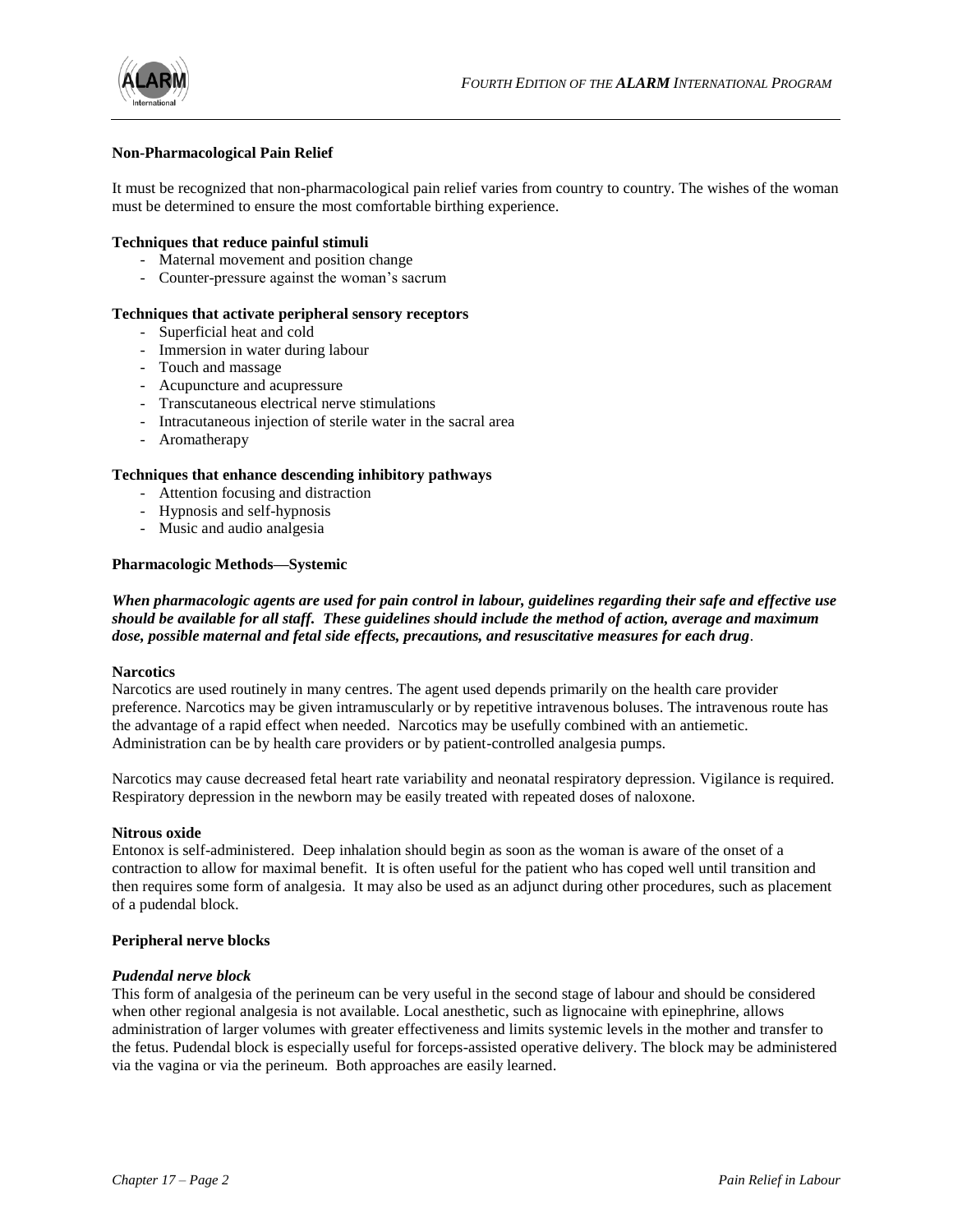



**Figure 1 - Perineal approach Figure 2 - Vaginal approach**



# *Perineal infiltration*

Generous and widespread infiltration of lignocaine should be used. Use of an agent with epinephrine is helpful. Care should be taken not to inject intravascularly and the toxic dose of the agent being used must be known.

# **Regional anesthesia**

# *Epidural block*

Epidural block can provide effective pain relief throughout all stages of labour and delivery.

The hormonal response to pain includes a rise in endogenous catecholamines. The effective relief of pain lowers epinephrine concentrations, resulting in improved uterine contractions and possibly improved placental perfusion.

Epidural analgesia is of particular benefit for women with dystocia of labour due to hypotonic contractions and whose labour is augmentated. Provision at this point of more effective pain relief is truly humane, and permits augmentation and subsequent vaginal delivery.

Overall, epidural analgesia has been reported to be associated with longer first and second stages of labour, an increased incidence of fetal malposition, an increased use of oxytocin, and instrumental vaginal delivery.

High-dose motor-block epidurals may lead to prolongation of second stage. This may be due to the blockage of the natural increase in oxytocin that occurs in the second stage of labour. Oxytocin augmentation may be necessary if contractions are too infrequent or ineffective. Paralysis of the pelvic floor musculature may result in persistent fetal head malposition. Low-dose epidurals lead to less motor blockage and, therefore, to less head malposition and a shorter second stage.

Discontinuing an epidural in the second stage to allow effective pushing is disadvantageous. The sudden return of pain is often worse than if there had not been relief provided at all. The woman may be so distracted and distressed by the pain that she cannot push effectively.

# *Facts about epidurals*

- Epidurals effectively relieve pain.
- First-stage progress is unaltered or enhanced.
- High motor-block epidurals prolong the second-stage progress.